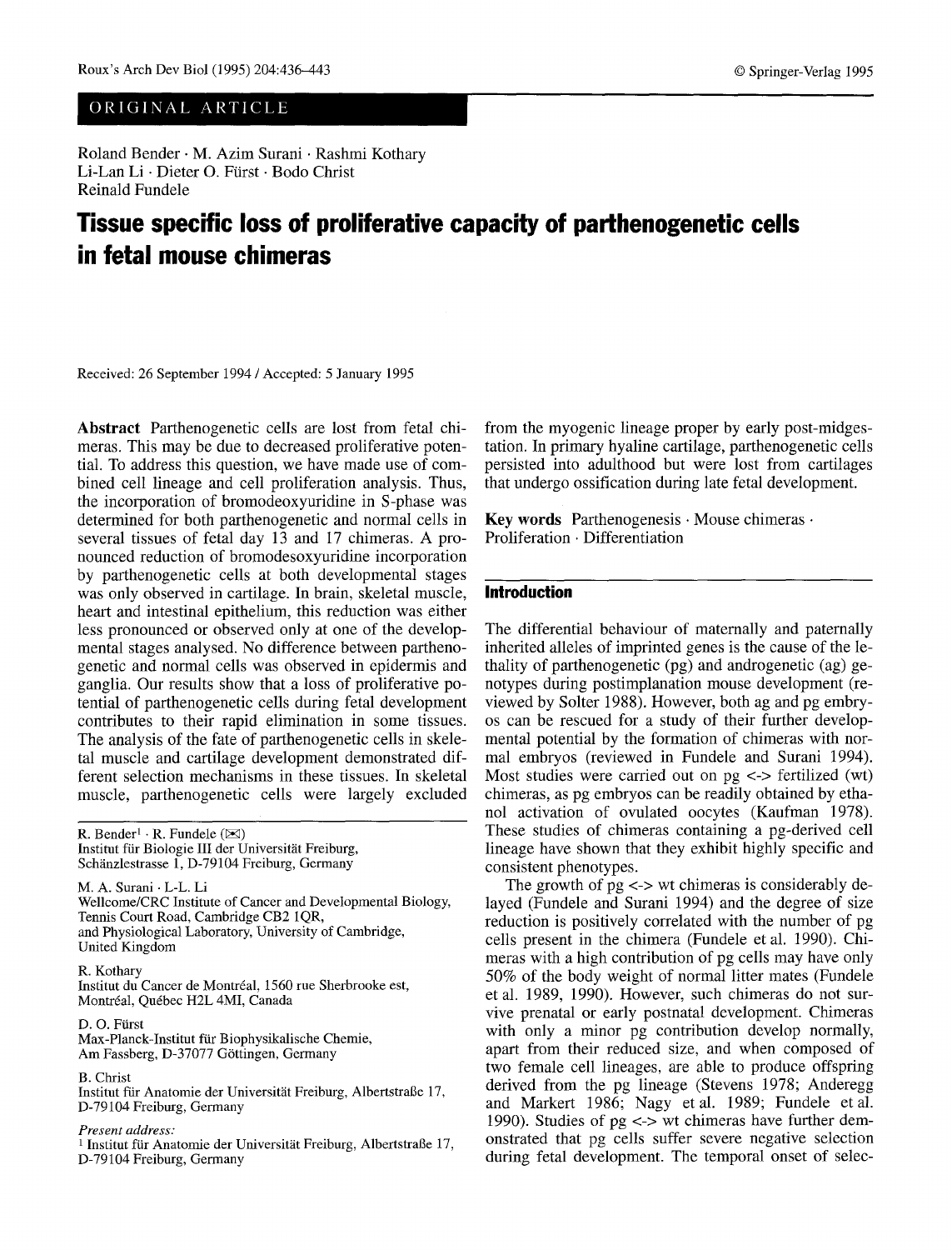tion varies between different tissues and in some tissues selection may not occur at all. There is evidence that pg cells are allocated randomly to the different cell lineages of preimplantation pg <-> wt chimeras (Clarke et al. 1988; Thomson and Solter 1989). In late gastrulation stages, pg cells occur mainly in tissues derived from the inner cell mass and are absent from the trophoblast (Clarke et al. 1988; Thomson and Solter 1988). The loss of pg cells from the trophoblast is the first instance of the selection against them. In later stages of development selection against pg cells becomes apparent in most other tissues and is most pronounced in skeletal muscle, pancreas and liver (Fundele et al. 1990). In newborn pg <-> wt chimeras, pg-derived cells are generally no longer observed in these tissues.

In the present study we provide, for the first time, information on the cellular distribution of pg cells in fetal chimeras and the proliferation rates of pg and wt cells in several tissues of these chimeras. In addition, we can show that the mechanisms that are involved in the selection against pg cells differ between tissues.

## **Materials and methods**

#### Animals

Outbred albino CFLP (originally from Bantin and Kingman stock) and NMRI (from the Zentralinstitut für Versuchstierzucht, Hannover) mice, C57BL/6×CBA hybrids (F<sub>1</sub>), strain 83 and ( $\sqrt{\frac{F_1}{G}}$  ×  $\sigma$ 83)F<sub>2</sub> hybrid mice were used. Strain 83 mice are homozygous for a high copy transgenic insertion of a plasmid containing a mouse  $\beta$ -globin gene with flanking plasmid pBR322 sequences (Lo 1986).

#### Embryos and chimeras

Superovulation of females, collection, activation and handling of eggs and embryos, and embryo aggregation were all carried out according to standard procedures previously described (Surani et al. 1988). Pg  $\leftarrow$  wt chimeras were prepared by asynchronous aggregations with a pg embryo approximately 16 h more advanced than the fertilized embryo. Aggregated embryos were transferred into the uterine horns of recipient females on day 3 of pseudopregnancy. The day of formation of the vaginal plug of the recipient female was always counted as the first day of gestation. For identification of chimeric fetuses and adults, tissue processing, and analysis of transgenic contribution see Jägerbauer et al. (1992). For cell proliferation studies, pregnant recipient females were injected intraperitoneally with 50 mg 5-bromo-2'-deoxyuridine (BrdU)/kg bodyweight approximately 1 h before sacrifice (Gratzner 1982).

#### Histology, immunohistochemistry (IHC) and in situ hybridization (ISH)

Embryos and adult tissues were fixed in Carnoy's solution containing 60% ethanol, 30% trichlormethane and 10% acetic acid, dehydrated and embedded in paraffin. For the detection of ossification a modification of a classic silver staining technique was applied (Kossa 1901). The following antibodies (ABs) were obtained from Dako Diagnostika, Hamburg: anti-BrdU, anti-fluorescein isothiocyanate (FITC) and alkaline phosphatase (AP), and peroxidase (POD)-conjugated second antibodies directed against mouse and rabbit immunoglobulins (Igs). A polyclonal AB directed against bovine Type II collagen that reacts with the mouse antigen (Sasano et al. 1992) was obtained from Biermann Diagnostica, Bad Nauheim and a polyclonal AB raised in rabbit against desmin

from Eurodiagnostics. Incubations with primary ABs were always carried out overnight at  $4^{\circ}$  C, secondary AB reactions for 60 min at room temperature (RT). Dilutions of ABs were in the range suggested by the suppliers.

For detection of Type II collagen, conventional indirect IHC was applied after hyaluronidase treatment of sections (Sasano et al. 1992). Either FITC, AP or POD-conjugated secondary ABs were used with hexazotized new fuchsin (NF) or 3,3'-diaminobenzidine (DAB) as chromogenic substrates.

For the detection of incorporated BrdU, sections were first treated with 25-50 µg proteinase K/ml 2×SSC, 0.1% Triton X-100 for 15–20 min at  $37^{\circ}$  C and refixed in 4% formaldehyde, 2.5% glutaraldehyde in 2xSSC. After protease treatment and fixation, DNA was denatured in 70 mm NaOH for exactly 3 min. After AB reactions, BrdU-positive nuclei were stained using the AP reaction with NF as chromogenic substrate. Anti-BrdU IHC was always carried out subsequent to in situ hybridization; proteinase K digestion was omitted when it had been carried out prior to hybridization. DNA denaturation was performed both before hybridization and BrdU detection.

ISH directed against the transgenic insert was carried out essentially as described previously (Jägerbauer et al. 1992), using digoxigenin-labelled pMBGA2 as probe (Lo 1986; Lo et al. 1987).

For the detection of insulin-like growth factor II IGF2 mRNA, a 680 bp Hinfl-Pstl fragment from human IGF-II cDNA was subcloned into pGEM-3 vector. Transcription with SP6 RNA polymerase from a non linear recombinant plasmid generated the antisense probe; T7 RNA polymerase generated the sense probe. Both probes were labelled with 35S-UTR ISH was carried out as described in Wilkinson and Green (1990). Briefly, sections were treated with proteinase K  $(10 \mu g/ml)$  and hybridized with the probe overnight at 55° C. The sections were then subjected to a high stringency wash at  $55^{\circ}$  C for 30 min. After dehydration, slides were coated with Ilford K5 emulsion and exposed at  $4^{\circ}$  C for 7 days. Developed slides were stained with haematoxylin and mounted in Kirkpatrick and Lendrum's DPX (Distyrene/Dibutyl phthalate/Xylene) DPX.

Selection of tissues and evaluation of in situ hybridization

Tissues selected for proliferation and/or quantitative analysis were epidermis, brain, dorsal root ganglia, cartilage, cardiac muscle, smooth muscle, mesenchyme and intestinal epithelium. These tissues were chosen in part for their suitability for quantitative evaluation; the nuclear number in dorsal root ganglia, epidermis, cartilage and heart can easily be counted. This may either be due to cell size or, in the case of epidermis, to the regular spatial arrangement of cells. However, brain and gut epithelium were selected for analysis even though they are difficult to count. The areas of any given tissue that were counted were selected randomly.

For the quantitation of pg contribution to  $pg \leq v$  wt chimeras and pg and wt proliferation rates, at least 2 different areas from each tissue were analysed. For cartilage, between 5 and 24 different areas were analysed due to the small size of the individual cartilages. Pictures of tissues were taken on a Zeiss Axiophot microscope with Ektachrome EHC 100 film. Slides were projected against a screen. Total numbers of nuclei stained with 4,6 diamidino-2-phenylindole DAPI and nuclei labelled by ISH and/or anti-BrdU IHC were counted manually. The statistical significance of the differences between proliferation rates of pg and wt nuclei was calculated using the Cochran-Mantel-Haenszel test (Matthews and Farewell 1988).

## **Results**

#### Chimeras

Thirteen fetal chimeras with different genetic backgrounds were analysed in the present study (Table 1). Chimeras 13.1, 13.2, 14.1, 15.1 and 15.2 were derived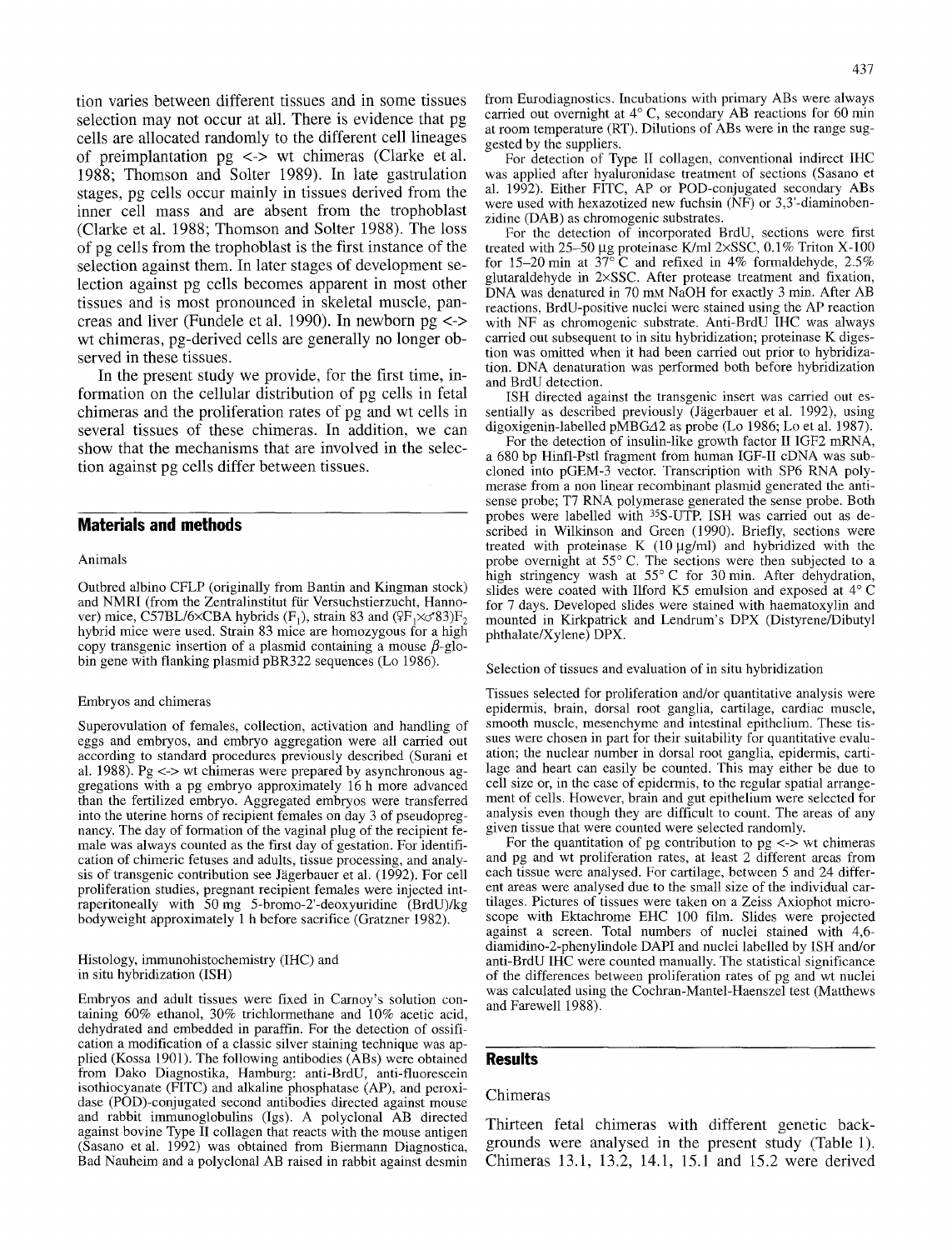Table 1 Frequency of transgenic (parthenogenetic) nuclei in tissues of fetal parthenogenetic <-> fertilized chimeras in percent of total cell numbers. For most tissues, more than 1,000 nuclei on more than 1 section were counted (maximum number: 8815). Per-

centage values derived from less than 1000 nuclei are *italiazed,*  values derived from less than 300 nuclei are bold *(n.d.* tissue not found or not analysed)

| Day             | 13.1 | 13.2 | 13.3a | 13.4 <sup>a</sup> | 13.5 <sup>a</sup> | 13.6 <sup>a</sup> | 14.1 | 15.1 | 15.2 | 17.1 <sup>a</sup> | 17.2a | 17.3 | 18.1 |
|-----------------|------|------|-------|-------------------|-------------------|-------------------|------|------|------|-------------------|-------|------|------|
| Epidermis       | n.d. | n.d. | n.d.  | n.d.              | n.d.              | n.d.              | n.d. | n.d. | n.d. | 21.1              | 36.6  | 82.2 | 13.7 |
| Brain           | 16.9 | 25.1 | 14.1  | 27.9              | 52.9              | 18.0              | 27.1 | 15.0 | 11.6 | 18.7              | 33.2  | 40.6 | 15.5 |
| Ganglia         | 15.0 | 15.1 | 13.3  | 41.5              | 54.8              | 22.8              | 27.0 | 17.6 | 7.6  | 18.5              | 27.9  | 78.1 | 8.2  |
| Cartilage       | 14.4 | 9.7  | 10.7  | n.d.              | n.d.              | n.d.              | 16.0 | 8.7  | 6.7  | 7.6               | 11.7  | 13.5 | 9.6  |
| Skeletal muscle | 14.9 | 19.5 | 6.4   | 25.4              | 57.8              | 12.7              | 15.8 | 7.4  | 1.1  | 11.9              | 14.5  | 26.7 | 1.4  |
| Heart           | 19.5 | 9.1  | 9.8   | 38.7              | 14.1              | 9.6               | 18.4 | 13.3 | 4.0  | 6.0               | 12.4  | 24.7 | 5.3  |
| Smooth muscleb  | 17.2 | 9.4  | n.d.  | n.d.              | n.d.              | n.d.              | 16.3 | 20.9 | 5.6  | 4.2               | 6.3   | 18.0 | 6.3  |
| Mesenchymeb     | 4.0  | 3.3  | n.d.  | n.d.              | n.d.              | n.d.              | 3. I | 10.3 | 1.3  | 1.9               | 2.5   | 7.3  | 3.4  |
| Gut epithelium  | 15.8 | 16.2 | 22.7  | 40.6              | 34.8              | 10.6              | 33.5 | 22.9 | 13.9 | 3.4               | 12.4  | 28.9 | 8.6  |

<sup>a</sup> Only the foster mothers containing these fetuses had been inject-<br>ed with 5-bromo-2'-deoxyuridine (BrdU) before death<br>epithelium were evaluated ed with 5-bromo-2'-deoxyuridine (BrdU) before death

from pg  $(F_1 \times 83) \leq FLP \times CFLP$  aggregations; chimeras 13.3, 13.5, 13.6, 17.1 and 17.2 were of pg  $(F_1 \times 83)$  <-> NMRIxNMRI genotype; chimeras 13.4 and 17.3 were made by pg 83 <-> NMRIxNMRI aggregations; and chimera 18.1 was of pg  $83 \le$ > CFLP×CFLP genetic back- <sup>150</sup> ground. In addition, six postnatal chimeras aged between 21 and 101 days were analysed. Adult chimeras were derived from pg  $(F_1 \times 83)$  <-> NMRI $\times F_1$  (Nos. 1711 and <sup>100</sup> 0202), pg  $(F_1 \times 83)$  <-> CFLP $\times$ CFLP (Nos. 215, 216, 217) and  $pg83 \leq$  (NMRI $\times$ BALB/c)F1 (No. 1903) aggregations, **so** 

#### Distribution of pg cells in fetal tissues

The contribution of pg cells to nine tissues of fetal chimeras was analysed quantitatively. These tissues were epidermis, brain, dorsal root ganglia (of ectodermal origin), cartilage (of either ectodermal or paraxial mesoderm origin), skeletal muscle (consisting of two cell lineages of mesodermal origin), heart, the smooth muscle and mesenchymal layers of the gut (all derived from lateral plate mesoderm), and the epithelium of the gut (derived from' the endoderm). The results of the analysis are summarized in Table 1 and Fig. 1.

As expected from the randomness inherent in chimera formation, the mean pg contribution to the different chimeras varied. In most tissues of the chimeras analysed, however, pg-derived cells formed only a minor proportion of the total cell population. The distribution of pg cells to the different tissues was similar between chimeras. In the tissues of ectodermal origin, comparatively high levels of pg cells were regularly observed at all developmental stages, indicating that a significant loss of pg cells from these tissues during fetal development does not occur. In the other tissues, pg contribution tended to decrease with the advancing gestational age of chimeras.

In skeletal muscle, heart, cartilage, smooth muscle and intestinal epithelium of early post-midgestation chimeras, pg contribution reached levels close to the ones observed in the brain. However, with increasing age, the



Fig. 1 The contribution of parthenogenetic cells to dorsal root ganglia *(DRG)* and skeletal muscle of fetal chimeras is shown. For each chimera, values are normalized for parthenogenetic contribution determined in the brain (100%). With advancing gestational age, the contribution to skeletal muscle decreases when compared with the brain. In contrast, parthenogenetic cells survive equally well in brain and in the dorsal root ganglia. Symbols represent individual chimeras. Day 13:  $\bullet = 13.1$ ,  $\circ = 13.2$ ,  $\bullet = 13.3$ ,  $\blacksquare = \blacksquare$ 13.4,  $\Box$  = 13.5,  $\boxtimes$  = 13.6; Day 14:  $\bullet$  = 14.1; Day 15:  $\bullet$  = 15.1,  $\sim$  $= 15.2$ ; Day 17:  $\Box = 17.1$ ,  $\blacksquare = 17.2$ ,  $\Phi = 17.3$ ; Day 18:  $\boxtimes =$ 18.1.

levels of pg contribution in these tissues compared with the brain dropped considerably (Fig. 1). When the contribution of pg cells to different areas of cartilage was analysed, no striking differences were observed between mesoderm-derived cartilage of trunk and limbs and the ectoderm-derived cranial cartilage. For instance, in chimera 17.1, 218 pg nuclei were counted in a total of 3392 nuclei (6.4%) in 10 different areas of neural crest-derived cartilage, e.g. the nasal bone (including the anterior part of the septum; see below) and the lower jaw. For comparison, in 13 different areas of sclerotome or lateral plate-derived cartilage, including ribs, vertebrae and limbs, 402 out of 4803 nuclei (8.3%) carried the transgene.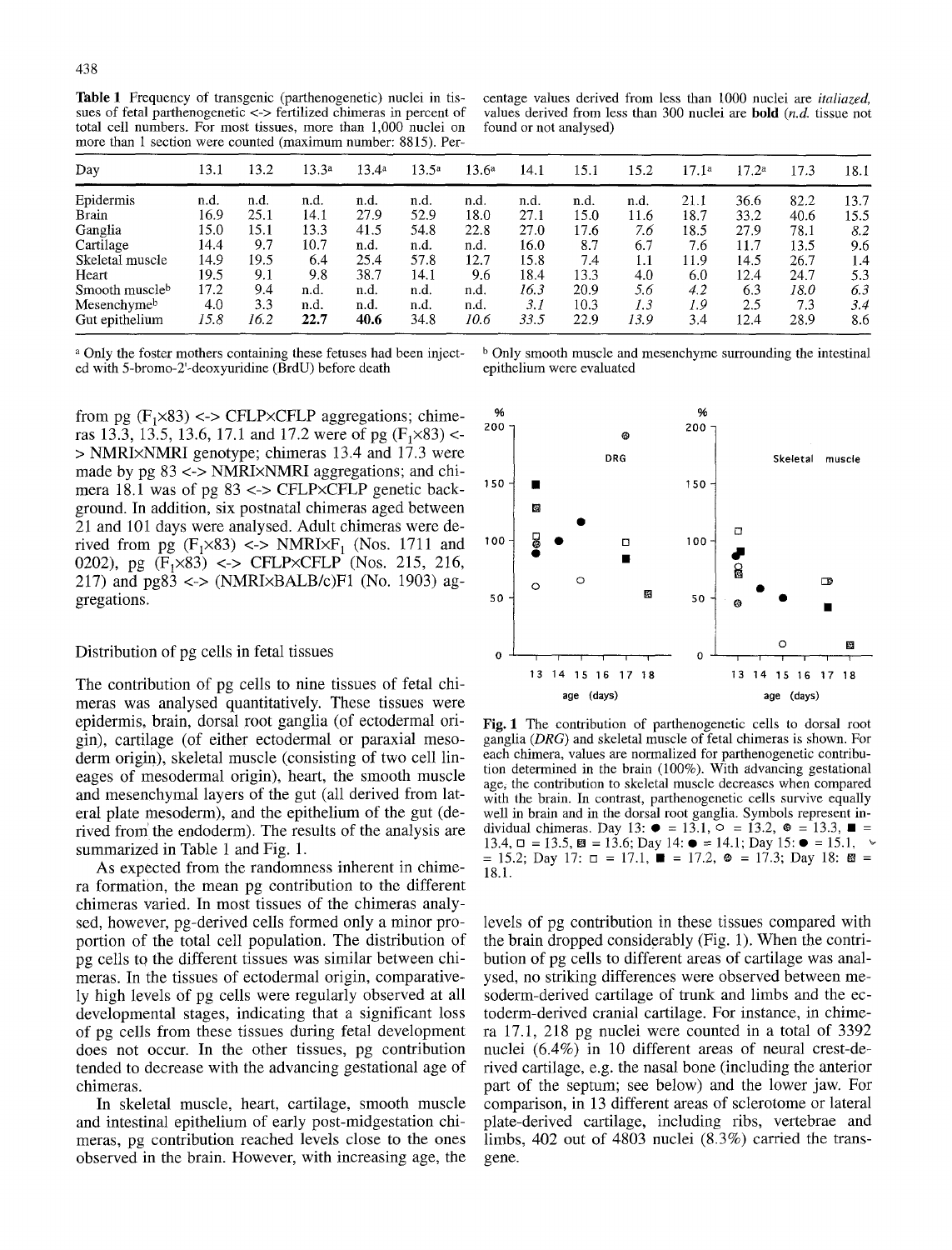Table 2 BrdU incorporation into nuclei of parthenogenetically derived and normal cells in tissues of fetal parthenogenetic <-> fertilized aggregation chimeras. Data are presented as percentage values of BrdU-labelled nuclei/total number of nuclei for both parthenogenetic and wild-type cells in each tissue. Percentage values derived from more than 1,000 counted nuclei are not marked; values derived from less than 1,000 nuclei are *italiazed,* values derived from less than 300 nuclei are bold (P probability, *pg* parthenogenetic, *wt* fertilized)

| Day  | Epidermis |      | <b>Brain</b> |           | <b>DRG</b> |           | Cartilage |           | Skeletal muscle |           | Heart     |           | Gut epithelium |      |
|------|-----------|------|--------------|-----------|------------|-----------|-----------|-----------|-----------------|-----------|-----------|-----------|----------------|------|
|      | pg        | wt   | pg           | wt        | pg         | wt        | pg        | wt        | pg              | wt        | pg        | wt        | pg             | wt   |
| 13.3 | n.d.      | n.d. | 27.0         | 29.8      | 12.6       | 9.7       | 2.3       | 10.1      | 19.5            | 15.5      | 17.4      | 18.2      | 33.7           | 35.0 |
| 13.4 | n.d.      | n.d. | 30.5         | 35.5      | 16.7       | 20.4      | n.d.      | n.d.      | 7.2             | 10.9      | 20.9      | 25.4      | n.d.           | n.d. |
| 13.5 | n.d.      | n.d. | 25.7         | 26.0      | 7.8        | 11.4      | n.d.      | n.d.      | 4.5             | 26.9      | 14.3      | 19.2      | 23.9           | 29.2 |
| 13.6 | n.d.      | n.d. | 26.2         | 25.6      | 13.7       | 12.0      | n.d.      | n.d.      | 13.5            | 14.0      | 16.1      | 20.7      | 21.4           | 30.6 |
| Pa   | $P=0.005$ |      |              | $P=0.115$ |            | $P=0.006$ |           | $P=0.370$ |                 | $P=0.014$ |           | $P=0.191$ |                |      |
| 17.1 | 33.9      | 33.6 | 14.3         | 13.5      | 5.7        | 6.9       | 8.5       | 13.4      | 8.6             | 16.7      | 9.3       | 12.8      | 37.7           | 44.9 |
| 17.2 | 25.5      | 30.8 | 13.8         | 15.0      | 5.7        | 6.3       | 4,3       | 10.3      | 7.9             | 16.8      | 14.8      | 15.8      | 30.4           | 38.8 |
| Pa   | $P=0.422$ |      | $P=0.449$    |           | $P=0.363$  |           | $P=0.001$ |           | $P=0.001$       |           | $P=0.063$ |           | $P=0.016$      |      |

a Statistical analysis was carried out using the Cochran-Mantel-Haenszel test that allowed pooling of proliferation data for a specific tissue from all chimeras of a given age group

#### Proliferation of parthenogenetic cells

Six pg <-> wt chimeras (13.3, 13.4, 13.5, 13.6, 17.1, 17.2) were removed from foster mothers that had been injected with BrdU prior to death. In seven tissues, the incorporation of BrdU into both normal and pg-derived nuclei was determined (Fig. 2L). The results of this analysis are summarized in Table 2.Three tissues of mainly ectodermal origin were evaluated, epidermis, brain and dorsal root ganglia. In these tissues, no consistent reduction in BrdU incorporation into pg nuclei, when compared with normal nuclei, was observed. Epidermis could not be analysed on day 13 of gestation, but in the two day-17 chimeras BrdU incorporation of pg and wt cells was not significantly different. Similar results were observed for dorsal root ganglia on both days 13 and 17 and for day-17 brain. In the brain of the day-13 chimeras, however, the measured differences in BrdU incorporation between pg and wt nuclei were found to be significant.

The cartilage of the head is largely derived from the neural crest and thus is of ectodermal origin (Morriss and Thorogood 1978). The cartilage of the trunk is a derivative of the somitic sclerotome and thus is of paraxial mesodermal origin, whereas the limb cartilage is derived from the lateral plate mesoderm (Christ 1969). When these complications were neglected and all data were pooled, pg-derived cartilage cells showed decreased BrdU incorporation when compared with normal cells at both developmental stages.

In skeletal muscle of three day-13 chimeras, no striking difference between pg and wt proliferation was observed, although some variation in overall proliferation was found to exist between these chimeras. The exception was chimera 13.5 which exhibited a very low proportion of proliferating pg cells. At the same time, the proportion of proliferating wt cells was much higher than that observed in the other chimeras. The differences between pg and wt proliferation were not statistically significant either when 13.5 was included or excluded from the calculation.

Fig. 2 A A sagittal section through the cartilage *(ca)* of the nasal septum of chimera 17.3 after DNA in situ hybridization (ISH). In the caudal area of this cartilage an almost complete absence of parthenogenetic (pg)-derived cells is obvious, but their number increases strikingly towards the tip of the nose. Numerous hybridization signals are also seen in some of the nasal epithelia shown *(bar* 100 gm, *arrows* see B and C). B, C Larger magnifications of two cartilage regions indicated on A by arrows. B The caudal region with very little pg contribution;  $C$  the rostral region with high contribution (bar 25 µm; DNA ISH). D A patch of pg-derived cells in the nasal cartilage  $(ca)$  of the adult  $pg \leq v$  wt chimera 1903 is shown, demonstrating that pg cells are perfectly able to form large patches of hyaline cartilage *(bar* 12.5 µm; DNA ISH and DAPI nuclear stain). E A small patch of pg cells in the hyaline cartilage *(ca)* of the trachea of chimera 1711 is shown *(arrow).*  Positive cells were also observed in the endodermal epithelium *(epi)* of the trachea *(arrowhead; bar* 12.5 µm; DNA ISH and DAPI nuclear stain). F Skeletal muscle of chimera 13.1 after DNA<br>ISH, anti-desmin immunohistochemistry (IHC) and 4,6anti-desmin immunohistochemistry  $(HC)$  and 4,6diamidino-2-phenylindole DAPI nuclear staining is shown. While hybridization signals showing the presence of pg cells can be detected, no cells labelled by both DNA ISH and IHC are observed. This indicates that the pg cells present in this muscle blastema would have developed into intramuscular connective tissue, as myoblasts and myofibres express desmin at this stage *(bar* 25  $\mu$ m). G Desmin-positive muscle fibres of late gestation chimera 18.1 are shown. Five nuclei carrying a hybridization signal are visible in the muscle region, but the cytoplasm surrounding these nuclei is negative for desmin. This proves that these nuclei do not belong to the myogenic lineage *(bar 25 µm; AP activity developed* with new fuchsin – NF-as substrate, hence DNA ISH signals are red). H A nucleus labelled by DNA ISH *(arrow)* and situated inside a myotube can be detected in a muscle of chimera 18.1. This shows that pg cells are able to fuse with normal myoblasts to give rise to myotubes *(bar 5 µm; DNA ISH using alkaline phosphatase-*NF and anti-desmin IHC using peroxidase-diaminobenzidine). I, J Consecutive sections stained by DNA ISH/DAPI (I) and HE haematoxylin-eosin (J) showing the presence of pg nuclei in skeletal muscle of chimera 1711. The morphology of the positive cell patch shows that these cells belong to the intramuscular connective tissue *(bar* 25 µm). K Positive cells situated in skeletal muscle of chimera 216 form the wall of a small blood vessel and surrounding mesenchyme. No nuclei situated inside the myotubes are labelled. *(bar* 12.5 µm; DNA ISH and DAPI nuclear stain). L Skeletal muscle of chimera 17.2 labelled by anti-BrdU IHC and DNA ISH. While numerous proliferating nuclei and pg nuclei can be detected in this section, the two labels rarely overlap *(bar* 12.5  $µm)$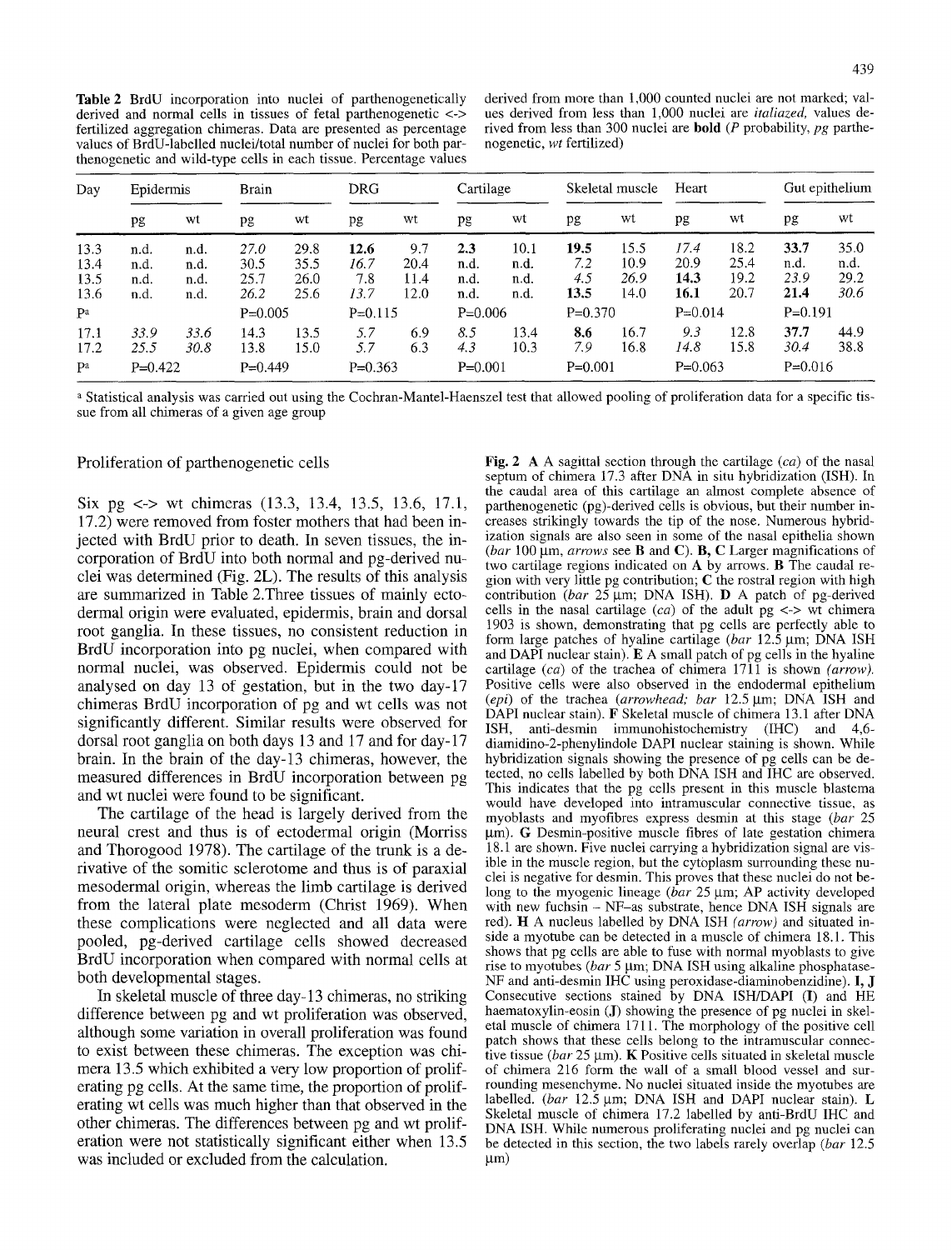

For legend of Fig. 2 A-L see page 439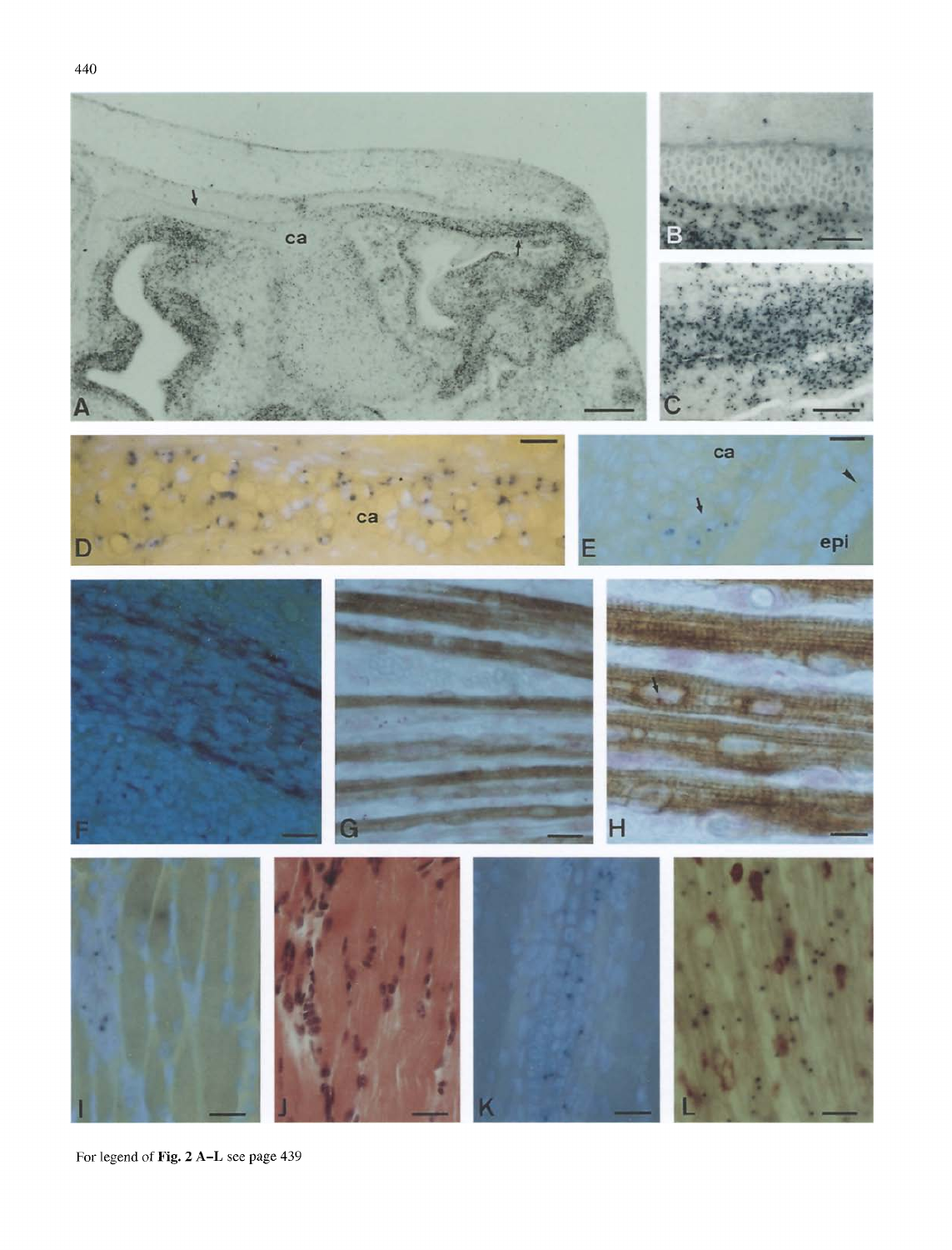| Chimera                    | 215       | 216        | 217       | 1711       | 0202      |
|----------------------------|-----------|------------|-----------|------------|-----------|
| Skeletal muscle            | 32/2061   | 20/1619    | 7/1500    | 11/1402    | 16/605    |
|                            | $(1.6\%)$ | $(1.2\%)$  | $(0.5\%)$ | $(0.8\%)$  | $(2.6\%)$ |
| Stomach                    | 35/360    | 35/308     | 13/291    | 44/195     | 19/276    |
| epithelium <sup>a, b</sup> | $(9.7\%)$ | $(11.4\%)$ | $(4.5\%)$ | $(21.0\%)$ | $(6.9\%)$ |

Table 3 Persistence of parthenogenetic cells in skeletal muscle and gastric epithelium of adult chimeras. Values are given as number of labelled nuclei per total number of nuclei *(in parentheses* percentage values)

<sup>a</sup> Data from Jägerbauer et al. (1992)

b Values show numbers of gastric glands that were counted; gastric glands are of monoclonal origin and are ultimately derived from a single progenitor cell

In the intestinal epithelium of three day-13 chimeras, no consistent difference between pg and wt proliferation was found. In both day-17 chimeras, however, pg cells incorporated significantly less BrdU than the neighbouring wt cells.

### Pg cells in cartilage differentiation

In the analysis of pg contribution and proliferation in the cranial skeleton, a highly reproducible pattern of distribution of pg cells in the nasal bone emerged. It was found that in all  $pg \leq v$  wt chimeras from day 13 onwards, pg cells tended to be present in much higher numbers in the anterior part of the nasal septum than in the posterior part. As the anterior part of the nasal bone remains a hyaline cartilage throughout the life of the mouse (Scott 1953), whereas ossification occurs in the posterior part during late fetal development (Fig. 2A, B, C), a causal relationship to the gradient of pg cell distribution was assumed. Also, random distribution of strain 83-derived normal and androgenetic cells was consistently observed in wt 83 <-> wt, wt  $83 \rightarrow \text{wt}$  and ag  $\rightarrow \text{wt}$  chimeras (not shown), indicating that this phenotype is specific for  $pg \leq v$  wt chimeras. However, the non-random distribution of pg cells was visible well before the differentiation of the posterior cartilage was visible by morphological criteria. Accordingly, three different markers for cartilage differentiation were used, alcian blue staining, immunocytochemistry against type II collagen and mRNA ISH for IGF2. In the chimeras analysed, no expression gradient correlating with pg cell distribution was observed. In addition, no difference in collagen type II expression or alcian blue staining between pg and wt cells was obvious (not shown). IGF2, a growth factor that is encoded by a gene subject to genomic imprinting and expressed from the paternally derived allele only (DeChiara et al. 1991), exhibited no expression gradient between the rostral and caudal part of the nasal septum in a wt <-> wt chimera (not shown). Contribution of pg cells to the primary hyaline cartilage was observed in the nasal septum of 1903 (aged 81 days at death; Fig. 2D) and the tracheae of 1711, 0202 and 1903 (Fig. 2E).

## Pg cells in skeletal muscle differentiation

To analyse in more detail the cellular composition of fetal skeletal muscle and the allocation of pg cells to dif-

ferent lineages, sections of day 13 pg  $\lt\gt$  wt chimeras were first subjected to IHC against desmin followed by ISH analysis. In muscle blastemas of two day-13 chimeras analysed (13.1 and 13.2, Table 1), desmin-positive structures corresponding to postmitotic myoblasts and early myotubes could easily be identified (Fig. 2F). An analysis of several muscle blastemas from both chimeras showed that desmin-positivity and presence of a hybridization signal coincided only rarely, e.g. most pg nuclei present in day-13 muscle were not associated with differentiated myoblasts or myotubes. In the muscle blastema shown in Fig. 1F no nucleus associated with a desminpositive structure exhibited a hybridization signal. A combined IHC and ISH analysis of two different skeletal muscle areas of the day-18 pg  $\lt$ -> wt chimera provided similar results. Here, only 1 out of 32 (3.1%) and 7 out of 62 (11.3%) nuclei which showed a hybridization signal were situated inside myotubes (Fig. 2G, H) and could thus be allocated to the myogenic lineage. The non-myogenic pg cells present in skeletal muscle of this chimera were found to belong to different cellular lineages, e.g. connective tissue and Schwann cells could be positively identified. Similar results were found in the other fetal pg <-> wt chimeras. In skeletal muscle of five adult chimeras that were analysed (Table 3), the majority of pg nuclei were found to belong to cells that could be unambiguously allocated to the intramuscular connective tissue and to small blood vessels (Fig. 2I, J, K). No nucleus could be allocated with any certainty to the muscle lineage proper.

## **Discussions**

Previous studies have shown that chimeras carrying a pgderived cell lineage are viable (Fundele and Surani 1994) and that in such chimeras pg-derived cells may persist in numerous different tissues (Fundele et al. 1989, 1990; Nagy et al. 1989). However, the contribution of pg cells to most tissues is usually very low, although in gastrulation stage chimeras pg cells may be present in large numbers (Clarke et al. 1988; Thomson and Solter 1988). It has also been shown that selection against pg cells is strongly tissue specific (Fundele et al. 1989, 1990; Nagy et al. 1989). In general, in analysed tissues of ectodermal origin, e.g. brain and epidermis, pg-derived cells survive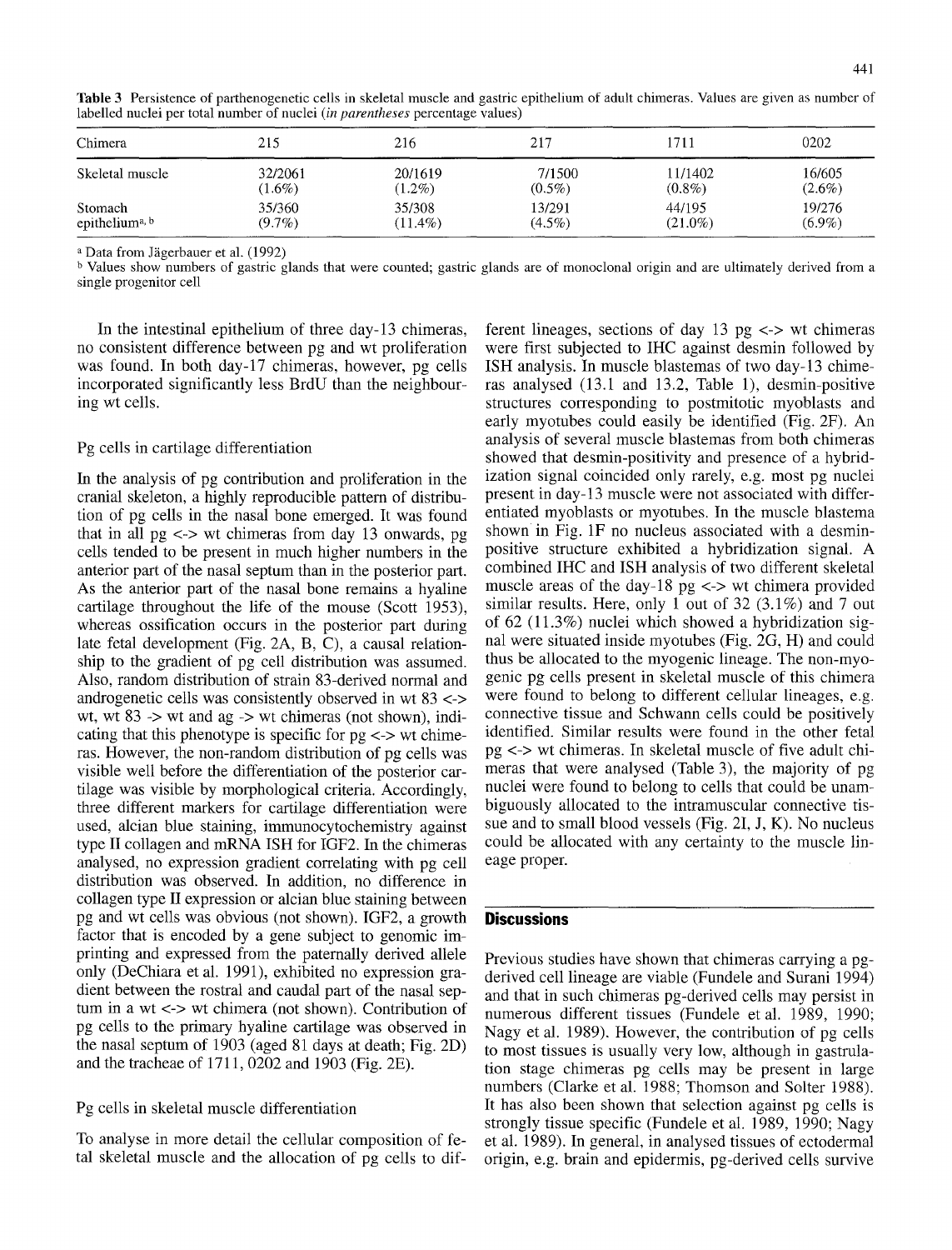well into postnatal life. In other tissues, e.g. skeletal muscle, liver and pancreas, pg cells are subject to a stringent selection. It was therefore suggested that, in some tissues, pg cells may undergo a slowing down or even a cessation of cell proliferation after post-midgestation development (Surani et al. 1990a, b; Fundele et al. 1990). To test this hypothesis, we have analysed the distribution and proliferation of pg-derived cells in fetal aggregation chimeras using in situ detectable cell lineage (Lo 1986; Lo et al. 1987) and cell proliferation markers (Gratzner 1982). The feasibility of this approach has been demonstrated previously (Jägerbauer et al. 1992).

No systematic analysis of  $wt \le$  > wt control chimeras was performed for the present study. However, we and others (Nagy et al. 1989) have shown that the selective loss of pg cells is exclusive to the pg genotype. For wt83  $\langle$  <-> wt CFLP, wt (83 $\times$ F<sub>1</sub>) <-> wt CFLP chimeras (analysed by ISH; Jägerbauer et al. 1992; Fundele, unpublished) and wt  $F_1 \times F_1 \leq F_2$  CFLP chimeras (analysed by GPI-1 electrophoresis; Fundele et al. 1989, 1990) no indication of specific selection or allocation was ever observed at any developmental stage. The different strain combinations used in the present study for the production of the  $pg \leq v$  wt chimeras minimize the unlikely possibility that specific phenotypes are caused by strain background. In any case, a previous study has shown that the use of different mouse strains in the production of pg  $\le$   $>$  wt or pg  $\ge$  wt chimeras does not significantly change the fate of the pg cells (Fundele et al. 1991).

The results of quantitative analysis using the 83 transgene marker are in good agreement with previously published results obtained using the GPI-1 allozyme marker (Fundele et al. 1989, 1990, 1991; Nagy et al. 1989). Specifically, the best survival of pg cells during prenatal development was observed in the tissues of ectodermal origin, e.g. brain, dorsal root ganglia and epidermis. On the other hand, loss of pg cells from skeletal muscle was slower and less drastic than observed in a previous study (Fundele et al. 1990). At present we cannot explain this difference. It is, however, possible that different strain combinations may influence the behaviour of pg cells to some excent, as shown before (Fundele et al. 1991). In any case, the almost complete absence of pg-derived nuclei from adult skeletal muscle fibres was observed in all studies performed (Fundele etal. 1989, 1990, 1991; Nagy et al. 1989), including this one.

As expected from the good survival of pg cells in all tissues of ectodermal origin (except cranial cartilage), the proliferation of pg cells, as assessed by incorporation and immunohistochemical detection of BrdU, appears to be normal. A significantly decreased proliferation was found only in the brains of the day-13 chimeras. As BrdU labelling of pg cells was normal when compared with wt cells on day 17 of gestation, we assume that the day 13 finding does not reflect a real transient loss of pg neuroblast proliferation in early post-midgestation development.

When pg and wt proliferation in the intestinal epithelium were compared, a significant decrease with advanc-

ing gestational age was observed. This decrease was associated with a highly significant drop in BrdU incorporation of pg cells between day 13 and 17 of gestation. The results of the proliferation analysis in  $pg \ll v$  wt chimeras seem to contradict previous findings that pg-derived stem cells are able to support normal gut morphogenesis during early postnatal life (Jägerbauer et al. 1992). It is, however, possible that this apparent discrepancy may be explained by the profound morphological changes that take place in the gut during perinatal development (Mathan et al. 1976). Among these changes are the transition from a stratified to a single-layer epithelium, the formation of folds and villi in the small intestine, the development of the crypts, and the spatial restriction of proliferating stem cells to the crypts (Mathan et al. 1976). It is feasible that pg cells that survive prenatal selection are no longer handicapped and can participate in the establishment of the adult pattern. However, there are indications that at least in some parts of the gut, pg cells are not able to sustain the normal cell proliferation and migration pattern (Jägerbauer et al. 1992).

The most impressive differences between pg and wt proliferation were observed in cartilage and skeletal muscle of the day 17 chimeras. Considering the well established fact that very few pg cells persist in adult skeletal muscle, the latter finding seems plausible. While the loss of pg cells from the skeletal muscle of chimeras seems to follow the pattern observed in other tissues, it is important to note that skeletal muscle is a composite tissue. In fact, the majority of nuclei present in an adult skeletal muscle do not belong to the myogenic lineage proper and a careful analysis of serial sections has shown that non-muscle cells may contribute up to 80% of the nuclei (Christ, unpublished). In addition, we have observed that by day 13 of gestation the majority of pg cells present in muscle blastemas do not belong to the myogenic lineage. Together, these observations indicate that the proliferating pg cells seen in skeletal muscle of day-17 chimeras were mesenchymal and that loss of proliferative potential causes the demise of pg cells mostly from the intramuscular connective tissue. As we have shown in a previous study that pg cells contribute normally to the myotome of day- 11 fetal chimeras (Fundele et al. 1994), it seems likely that the main loss of pg-derived cells from the myogenic lineage occurs between days 11 and 13.

While a striking loss of proliferative potential was observed in fetal cartilage, pg cells were found to persist in the primary hyaline cartilage of adult chimeras. This apparent discrepancy is probably explained by the different behaviour of pg cells in anterior and posterior parts of the nasal septum. Here, pg cells survive in the rostral part that will remain a primary hyaline cartilage but not in the caudal part that will develop into bone. This suggests that factors involved specifically in ossification might be aberrantly expressed in pg cells.

In summary, our results show that loss of proliferative capacity is at least one cause for the loss of pg cells from those tissues where selection takes place. In this, pg cells